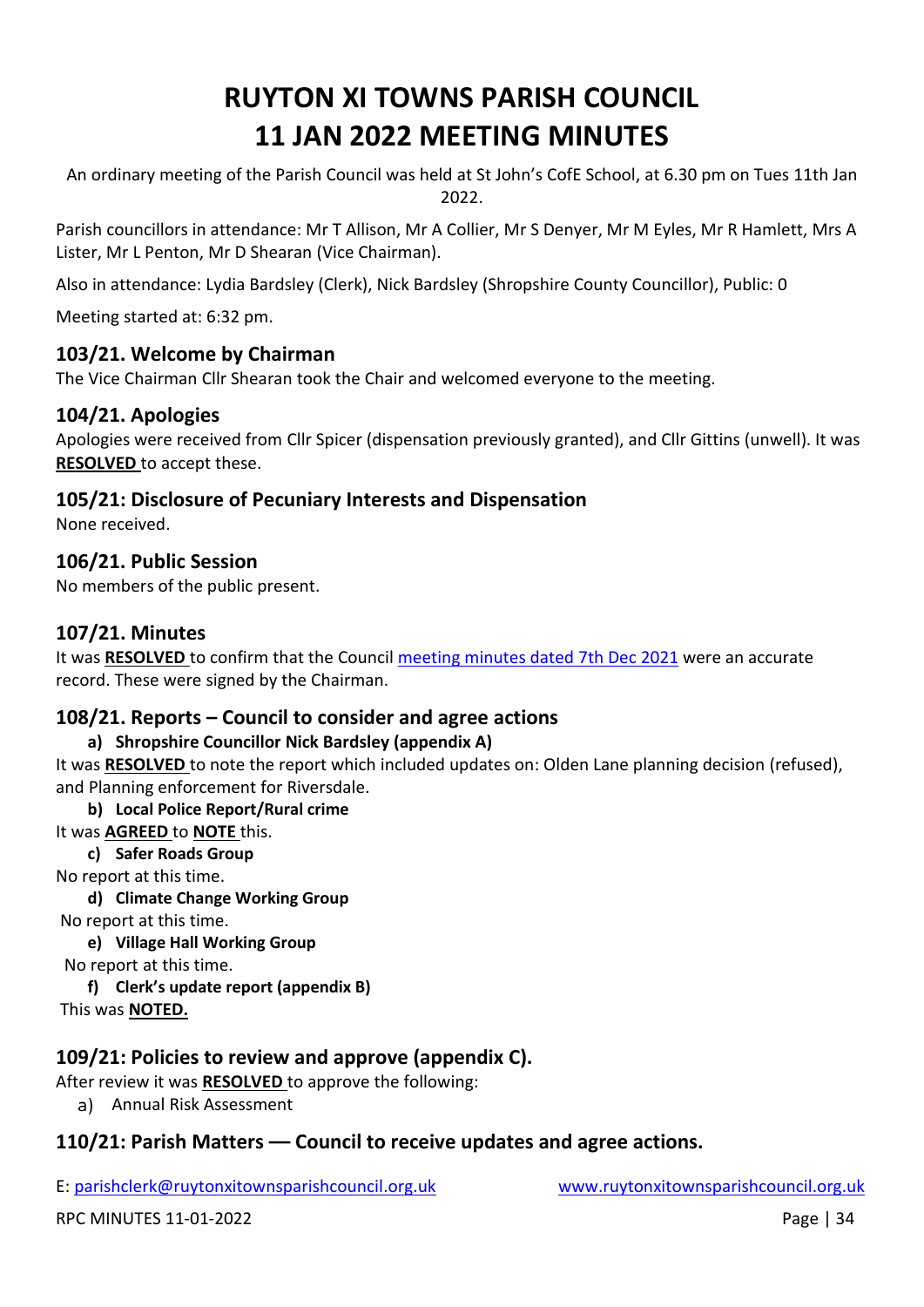#### **a) Casual vacancy**

It was **NOTED** that no by-election had been called and therefore the PC could co-opt to fill the vacant seat. It was **RESOLVED** that the PC would set a deadline of Mon 31st Jan 2022 for receipt of candidate applications, and the PC would aim to co-opt at the next Council meeting (expected 08.02.2022). The clerk would promote this on the website, notice boards, mailing lists etc.

#### **b) Coronavirus**

It was **NOTED** that ventilation assessments would need to be completed first by the school to establish whether and where exactly air purifiers would be needed in the school. It was **AGREED** that Cllrs could discuss the matter further outside of meetings, and if expenditure was recommended this would be brought to Council for consideration. The PC **NOTED** the clerk's updates on legislation and guidance re. remote meetings.

#### **c) Gooseberry lane handrails**

Not enough quotes had been received in time for the PC to make a decision. It was **NOTED** that one of the contractors had no availability until the summer. Another contractor had advised that handrails done to the PC's spec would cost considerably more than salvaging what remains of the damaged handrails. Cllr Collier would arrange to discuss the latter as an option with the contractor to see if this is acceptable. Cllr Denyer would chase up another contractor for an estimate. It was **AGREED** that this matter would be dealt with using delegated powers if necessary.

#### **d) War memorial**

Cllr Eyles was working on a report for cleaning the memorials. It was **AGREED** to defer this matter for the time being.

#### **e) Doctors Meadow improvements**

No update since the last meeting.

#### **f) The Cliffe**

**Local Nature Reserve status –** It was **AGREED** to defer this matter for the time being.

**Signage –** More information was needed before quotes could be obtained. It was **AGREED** to deal with this matter using delegated powers if necessary.

#### **g) Streetlight maintenance**

No further updates since the clerk's report.

#### **h) Platinum Jubilee activities**

Cllr Lister will speak to a resident about possible plans and report to next meeting.

#### **i) Little Ness Road bus stop maintenance**

A resident has offered shrubs and contractor has added chippings from Christmas tree, so it is looking much tidier. No immediate actions at this point.

# **111/21: Planning applications – Council to consider and agree response**

# **1. Ruyton Hall, Olden Lane, ref: [21/05736/FUL](https://pa.shropshire.gov.uk/online-applications/applicationDetails.do?activeTab=summary&keyVal=R3REBVTDK3M00) and [21/05737/LBC](https://pa.shropshire.gov.uk/online-applications/applicationDetails.do?activeTab=summary&keyVal=R3RECATDK3N00)**

Proposal: Erection of single storey extension, revised fenestration and alterations affecting a Grade II Listed Building.

After discussion, it was **RESOLVED** to SUPPORT the application with the following comments: PC is happy to support as seems to be improvement on a building in need of maintenance, and PC feels the owners should be encouraged in their plans, as long as these meet heritage and conservation officer conditions.

# **2. [Borehole pumping station, Pound Lane, ref: 21/05851/FUL](https://pa.shropshire.gov.uk/online-applications/applicationDetails.do?activeTab=summary&keyVal=R467M8TDK9X00)**

Proposal: Installation of a Ultraviolet (UV) Treatment Kiosk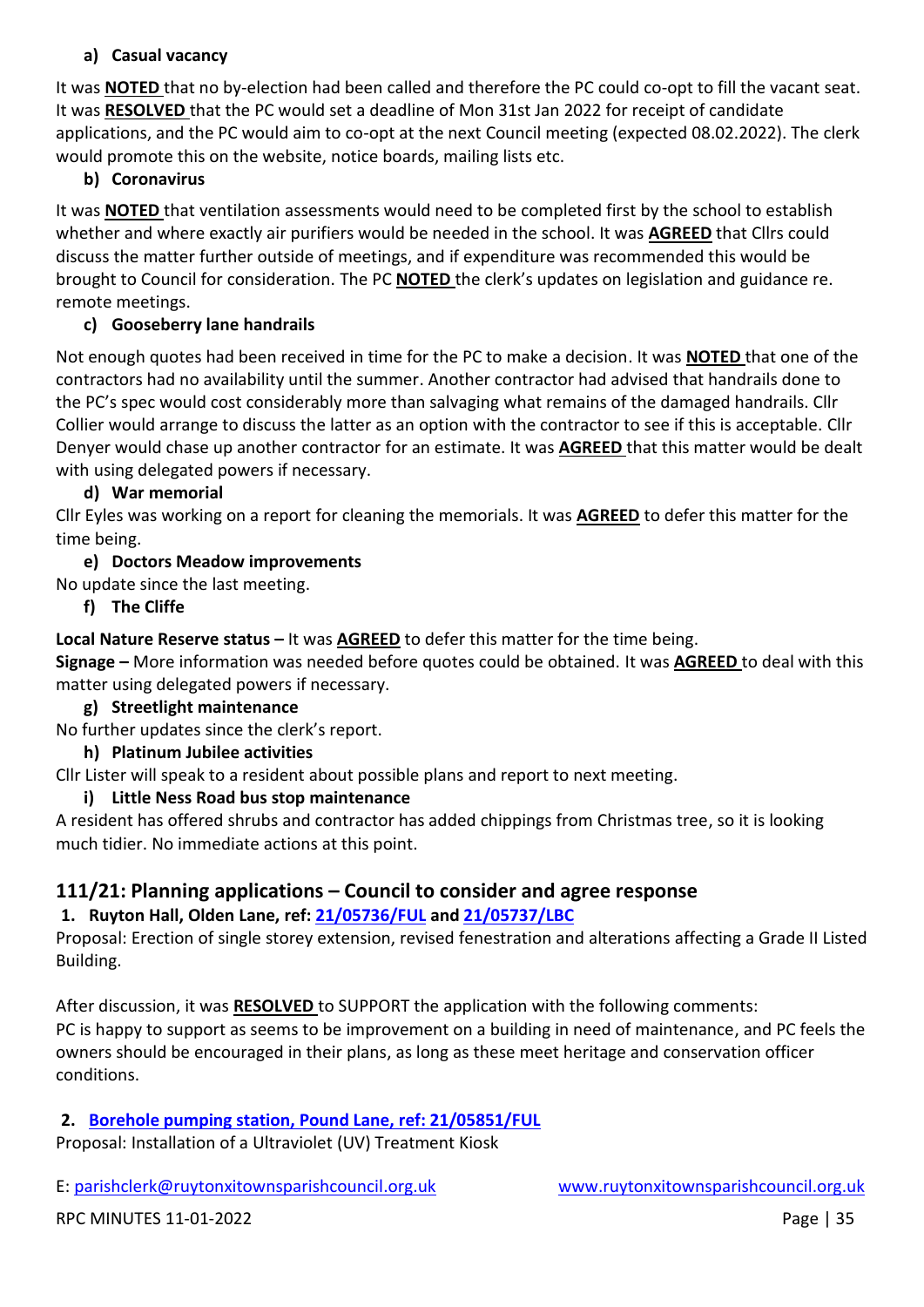After discussion, it was **RESOLVED** to MAKE REPRESENTATION with no comments.

# **3. Appeal: [Land Adj Riversdale, Church Street, ref:](https://pa.shropshire.gov.uk/online-applications/applicationDetails.do?activeTab=summary&keyVal=QNYVN9TDKGI00) [21/00567/FUL](https://pa.shropshire.gov.uk/online-applications/applicationDetails.do?activeTab=summary&keyVal=QNYVN9TDKGI00) [\(appeal ref:](https://pa.shropshire.gov.uk/online-applications/appealDetails.do?activeTab=summary&keyVal=R4ICPBTD01O00) [21/02980/REF\)](https://pa.shropshire.gov.uk/online-applications/appealDetails.do?activeTab=summary&keyVal=R4ICPBTD01O00)**

Proposal: Conversion of stable block to rear of Riversdale to form two bedroom dwelling, refurbishment of existing cottage and erection of new four bedroom dwelling on adjacent land; formation of new crossover and driveways.

It was **NOTED** that planning enforcers have been notified that works are taking place despite refusal of permission. PC will therefore limit discussions to the appeal application.

After discussion, it was **RESOLVED** to send comments to the Planning Inspectorate asking them to dismiss the appeal on the grounds that the arguments in the appeal statement do not address the reasons for refusal in the previous application, and on the basis of factual inaccuracies in the statement.

# **112/21: Shropshire Council Planning decisions**

It was **RESOLVED** to note the following:

- **1. [Land East Of Wigmarsh Cottage, ref: 21/00202/FUL](https://pa.shropshire.gov.uk/online-applications/applicationDetails.do?activeTab=summary&keyVal=QMXU6TTDJXW00) – Grant permission**
- **2. [North West Relief Road Scheme, 21/00924/EIA](https://pa.shropshire.gov.uk/online-applications/applicationDetails.do?activeTab=summary&keyVal=QOXI5QTD06Z00) – Pending consideration**
- **3. [South Of Bay Cottage Little Ness Road, ref: 21/02394/FUL](https://pa.shropshire.gov.uk/online-applications/applicationDetails.do?activeTab=summary&keyVal=QSWEBQTD06Z00) – Awaiting decision**
- **4. [Proposed Residential Development Land North Of, Olden Lane, ref: 21/05221/OUT](https://pa.shropshire.gov.uk/online-applications/applicationDetails.do?activeTab=summary&keyVal=R1YKV5TDJCA00) - Refuse**

# **113/21: 2022-23 Budget and precept (appendix D)**

SC Cllr Bardsley gave his apologies and left the meeting at 7.00pm so as to avoid any involvement in discussions about Clerk's salary as part of wider budget discussions.

After discussion it was **RESOLVED** to set a payments budget of £27,485, plus £2200 allocated to Earmarked reserves. Considering forecasted receipts of approx. £1000 the Council **RESOLVED** to agree a precept figure of £30,700 for 2022-23 (£160 or 0.5% increase on 2021-22 precept). The Band D Council tax equivalent charge would be £67.85 (0.01% **decrease** from 2021-22, £0.01 **decrease** in real terms). The agreed budget will be available as an appendix to these minutes.

It was **AGREED** to set up a new EMR for AED equipment in 2022-23. It was **AGREED** that any underspend from SRG payments budget for the 2021-22 year would be allocated to the War Memorial EMR.

# **114/21. Payments – Council to consider and approve**

# **a) Invoices/reimbursements to be authorised**

It was **RESOLVED** to authorise the following payments.

- L. Bardsley, Jan salary incl. backpay, £717.83 (no VAT)
- HMRC, PAYE and NI contributions, £47.93 (no VAT)
- L. Bardsley, Dec-Jan expenses, £46.89 (of which £2.82 VAT)
- SALC, Code of Conduct training x 3 (inv. 1138), £30.00 (no VAT)
- SDH Accounting, McAfee software reimbursement, £89.99 (no VAT)
- NEST (Direct Debit), Jan pension contributions, £56.47 (no VAT)

#### **b) Urgent invoices to approve after publication of agenda**

• Scottish Power, 3rd quarter streetlight energy bill, £245.57 (of which £11.69 VAT)

# **115/21: Finance – to consider and approve**

E: [parishclerk@ruytonxitownsparishcouncil.org.uk](mailto:parishclerk@ruytonxitownsparishcouncil) [www.ruytonxitownsparishcouncil.org.uk](http://www.ruytonxitownsparishcouncil.org.uk/)

RPC MINUTES 11-01-2022 **Page 1** 36